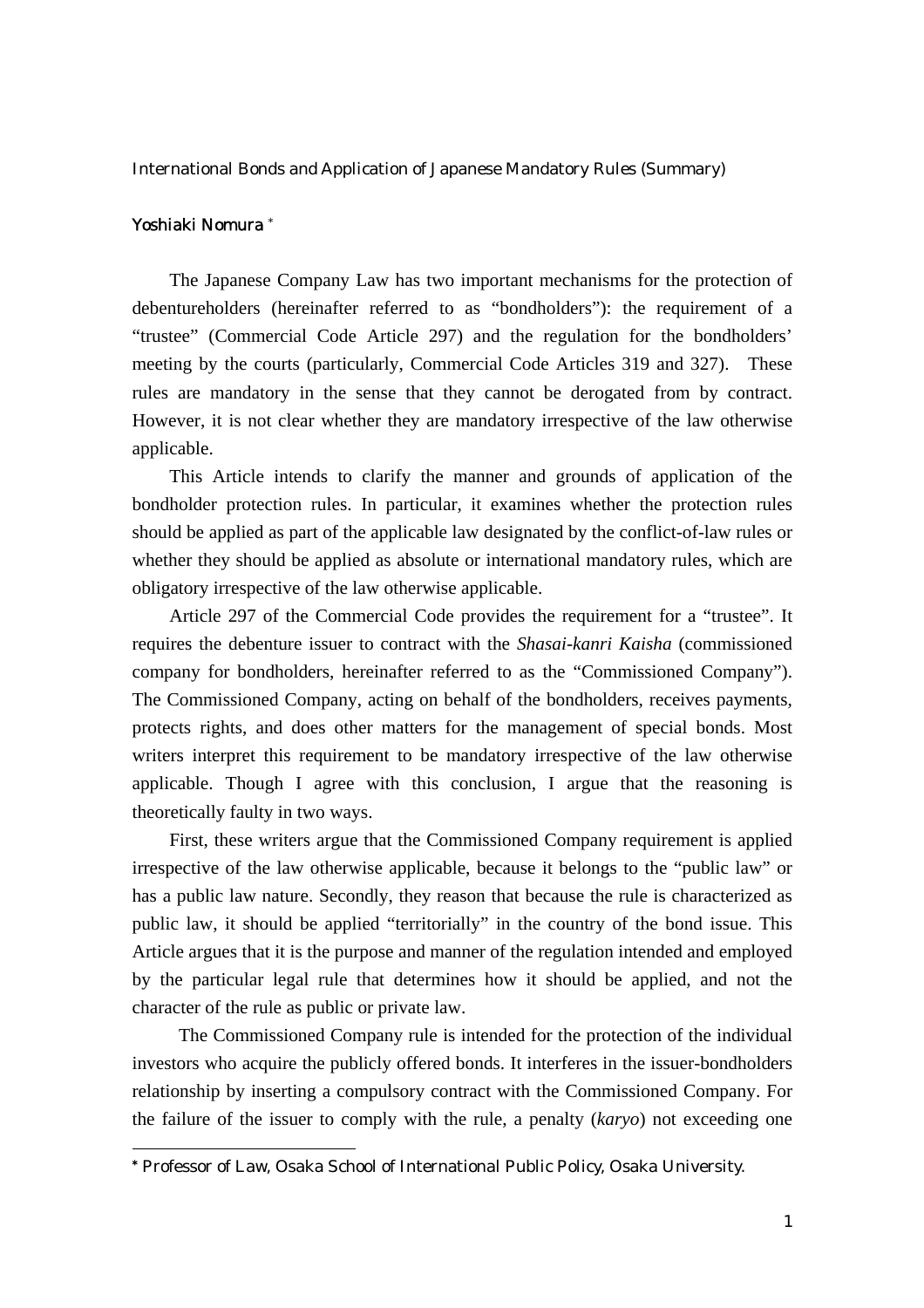million yen (approximately US\$9,000) is imposed on the directors and other officers of the issuer (Commercial Code Article 498). This is an expression of a strong public policy that must be implemented irrespective of the law otherwise applicable by choice of law, especially one chosen by the parties.

 In contrast, the regulation of the bondholders' meeting by the courts is intended for the proper administration of a bondholders' meeting, which might not be realized by contractual private ordering. The purpose of this regulation is not limited to protection for individual investors of the publicly offered debentures. The regulation is given teeth by requiring a court's consent to make the bondholders' meetings effective (Commercial Code Article 327). Thus, the method of regulation is by way of extension or enhancement of private ordering. The public policy at which this regulation aims is not so mandatory as to apply irrespective of the law otherwise applicable by choice of law. This conclusion is shared by some of the writers who consider the Commissioned Company requirement as internationally mandatory.

 The second weakness of the "public law analogy" approach is that it appears to explain the territorial application of the Commissioned Company rule from its public law nature. It is widely accepted that the territorial principle is not the only basis of international or "extraterritorial" application of so called public law. The principle of nationality has long been accepted as a *prima facie* ground for the application of criminal law. The effects doctrine, though not officially recognized in Japan, has support among academic writers for the international application of Japanese anti-monopoly law.

This Article argues that it is important to properly refer to mandatory rules with a public law nature. It is proposed that the terms "absolutely mandatory" rule or "international mandatory" rule be used as they have gained international currency. It is suggested that if the Commissioned Company rule is to be interpreted as an "international mandatory" rule, the scope of its application should be made clear by legislation. It is reasonable to provide that the rule should apply, irrespective of the law otherwise applicable, to the bonds that are publicly offered in the Japanese market.

In the remainder of this Article, I discuss whether the Commissioned Company requirement, as it stands, should be applied when the governing law of the debentures is Japanese. I answer in the affirmative on the following grounds: To say that the Commissioned Company requirement should be *applied* irrespective of the law otherwise applicable does not mean that the rule is *not to be applied* as part of the applicable law designated by the conflict-of-law rules. If the Japanese law is chosen in the terms and conditions of the bonds, it should be applied to protect the expectations of